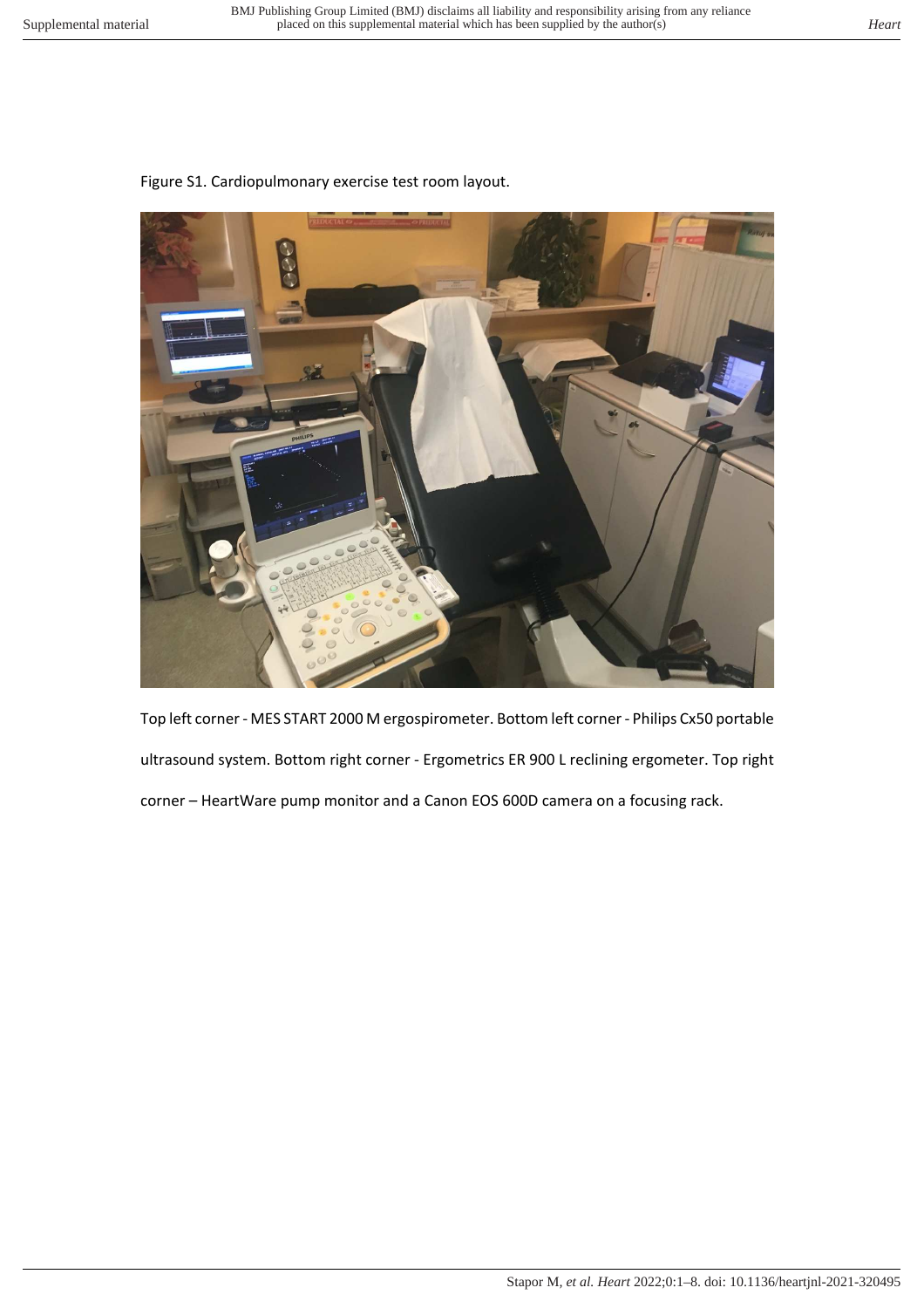Figure S2. Transthoracic echocardiography, parasternal long-axis view, zoom on the LV output

tract, sample patient, AV opening ratio.



a – opened AV after ECG QRS complex. b – closed AV after ECG QRS complex.

AV – aortic valve, ECG – electrocardiogram, LV – left ventricle